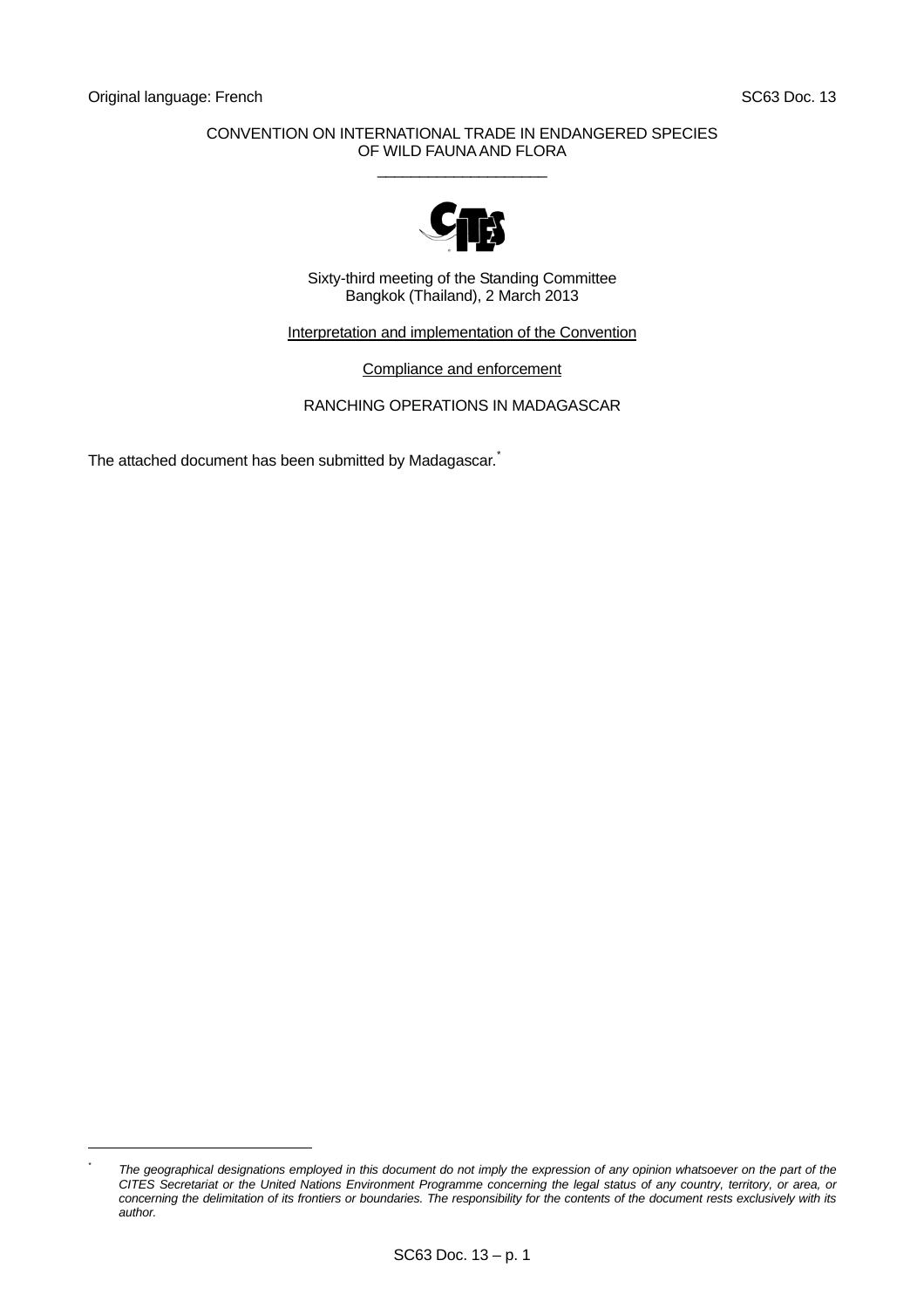



#### **REPORT OF MADAGASCAR FOR THE 63rd MEETING OF THE STANDING COMMITTEE**

# **IMPLEMENTATION OF THE RECOMMENDATIONS MADE AT THE 60th MEETING OF THE STANDING COMMITTEE OF CITES ON THE CROCODILE INDUSTRY IN MADAGASCAR**

**-----------------** 

#### **CONTEXT**

During the meeting of the Working Group on Ranching Operations in Madagascar, a side meeting of the 62nd meeting of the Standing Committee (Geneva, Switzerland), from 23 to 27 July 2012, Madagascar submitted a report on the implementation of the recommendations issued by the 60th meeting of the Committee in Doha on crocodile management. This report had been submitted to the CITES Secretariat as an information document (SC62 Inf. 5). The Working Group met to discuss the report and the majority of members [France, Germany, the International Union for the Conservation of Nature (IUCN), Japan, the Secretariat and the United States of America] felt that Madagascar had not provided enough information to justify the recommended lifting of the trade suspension.

Following the recommendations issued by that meeting, the CITES Management Authority of Madagascar is submitting the current document as a formal report to the 63rd meeting of the Standing Committee.

# **CURRENT SITUATION**

As a result of the current situation in Madagascar, although the CITES Management Authority is having difficulty monitoring the situation effectively as recommended by the Working Group, some activities have been fully implemented (recommendation 1 on the assessment, update, adoption and implementation of the Strategic Plan for the Management of Crocodiles in Madagascar, and recommendation 7 on the update of databases on crocodile management; confirmed by the CITES Secretariat in document SC62 Com. 5) and some activities, such as the developing a registry of artisans and the development of a record book for each actor, have been started but the Management Authority does not have sufficient resources to complete these activities. Therefore, it is trying to find funding to assist in the implementation of the recommendations. Currently, the Management Authority of Madagascar, the scientific authority and the CITES Secretariat are working together to develop and implement a project aimed at improving management through better and more efficient monitoring of the crocodile industry in Madagascar. This project is being finalized for signature and the release of funding would make it possible to support Madagascar in the carrying out of activities that it sees as important to resolve the issues related to management and effective implementation of the recommendations of the Working Group.

Moreover, another project by an NGO entitled Label CBD Consulting, which will last three years and is funded by Darwin Initiatives and aims to improve conservation and local living conditions through the better use of crocodiles and access to benefit sharing is in progress and will be implemented from 2013. This global project concerns four countries: Indonesia, Madagascar, the Plurinational State of Bolivia and Viet Nam.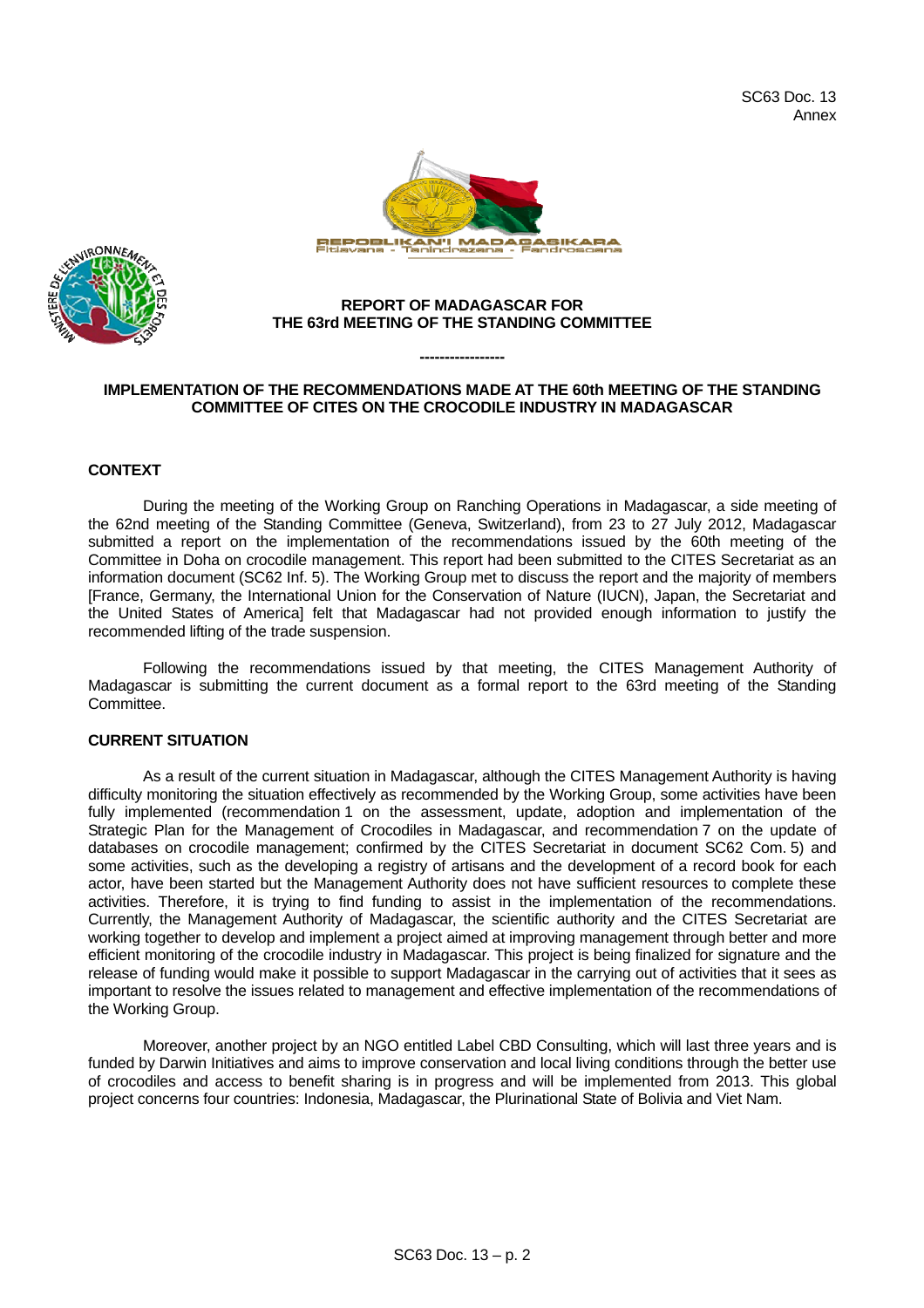## **Report on ranches**

Following recommendation 3 (doc. SC60), on the control of ranches, it should be noted that:

- **1- Current situation of ranches as a result of the moratorium on crocodiles**
- ‐ The Domaine Saint Christophe company located in Mahajanga which was going to start its activities has been closed since 2011 as a result of a budgetary deficit.
- ‐ Of the two ranches that are still active, namely REPTEL-CROCFARM and Crocoranching II, the sanctions imposed in 2006 have made Crocoranching II unable to export R source animals that come from ranches and no new provision has been introduced.
- In 2011, REPTEL-CROCFARM issued a request to release newborn crocodiles raised in C source captivity into its private lake at Vohema-Antsiranana because of a budget deficit following the moratorium as the company can no longer meet the costs of feeding the animals. As of 2012, the company is no longer able to continue its activities in its centre and has been suspended. As of 1 July 2012, all of the company's activities are managed by a new company named SERCA SARL. The CITES Management Authority of Madagascar was informed of the transfer of activities and was provided with all of the documentation pertaining to it.

# **2- Stock record book for ranches (recommendation 3)**

Following the letter from CITES in 2007 which recommended the need to have a record book, the Management Authority of Madagascar notified the ranches of the need. Therefore, with regard to movements in the breeding centres, the only ranch that was active has already introduced a registration system in order to present its stock movements in its quarterly and annual reports (recommendation 3i and 3ii).

However, for monitoring of newborns, the Management Authority informs the Committee that the data on scale cutting of newborns at birth are still not available for the following reasons:

- The training provided by the Crocodile Specialist Group (CSG) was certainly important, but lacked in time and means, the Malagasy Government (Management Authority, Control, Customs, Scientific Authority) was not able to carry out sufficient practical training to improve implementation of this system (the CSG carried out a half-day practical training session on the measuring system, skin identification, scale cutting of newborns, which seems to us to be highly insufficient).
- Since the moratorium, the Management Authority no longer issues permits for egg collection in the wild for ranches and therefore there are no longer source R newborns (recommendations 3i, 4i, 6).

# **Situation of handicraft industry (recommendation 4i, 4ii, doc SC 60)**

With regard to handicrafts, a call for declaration of interests was issued in 2010 followed by an in the field inventory and a list of actors is available, containing their sales outlets and addresses (list and addresses are attached in a Microsoft Excel file). This list of active artisans (December 2011) shows:

- ‐ Number of hunters/collectors: 9
- ‐ Number of tanners : 2
- ‐ Number of clothiers : 59
- ‐ Number of retailers : 53

Following the visits to the artisans in the Antananarivo region and in the large communities of Tamatave and Mahajanga, the General Directorate of Forestry and the Management Authority, with the assistance of experts and the Scientific Authority, have created a stock record for each actor in the industry (recommendation 4). This stock record complies with standards and responds to the need for a database of actors to be available for artisans which summarizes the traceability of crocodile skin from hunting to sale. Using this data it has been possible to introduce a database in Microsoft Office Access. After this first control measure, and because of the current crisis, the Ministry is having budgetary difficulties and is struggling to effectively implement inspections of artisans' stock (recommendation 5).

These artisans are grouped into different categories (classified by the Ministry of Industrialisation and Handicraft), including exporter artisans that are developers, artisans that have studied their craft and artisans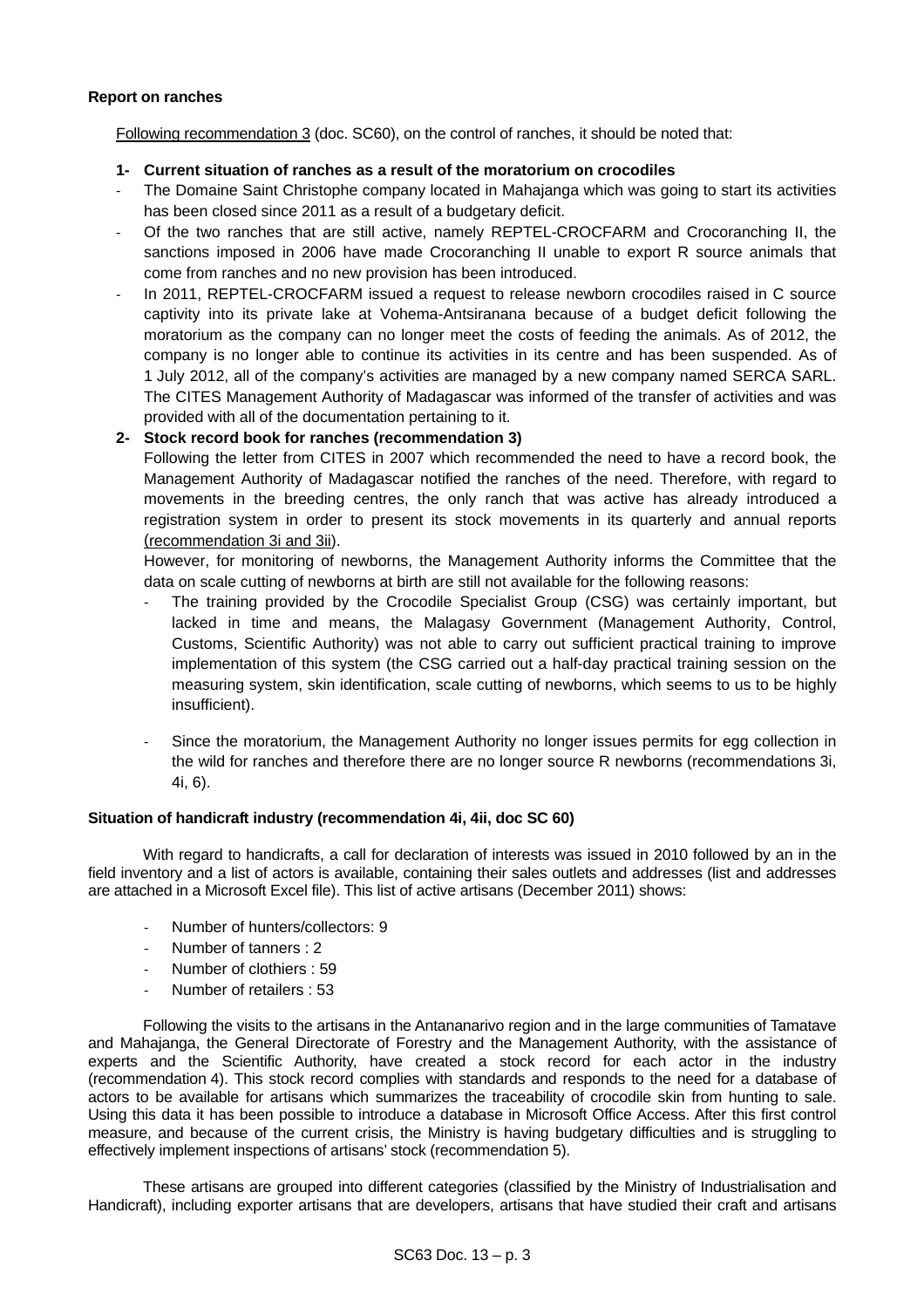that carry out manual labour to process the material into a useful product or a piece of art either by providing processing or maintenance work. The regularization of these artisans requires a study to be carried out by the Ministries involved in order to decide upon the type of agreement taking into account the fact that Malagasy artisans are grouped into different actors and work at different levels.

Efforts are currently being made by the Ministry of Promotion of Handicrafts to promote the trade. Moreover, for 2012, the abovementioned Ministry is endeavouring to develop a national policy on handicrafts to enable better application of the regulations already in force.

The CITES Management Authority of Madagascar reports that actions to regularize the activities of artisans are in place but are sectoral in nature; a combined effort is needed, particularly in the crocodile industry. Therefore it was considered important to incorporate this process into the SSFA CITES – Madagascar project in order to study the implementation of crocodile-related platform or another type of interdepartmental collaboration to enable effective management of the industry.

With the halting of export of crocodile products and other products made from precious woods, the artisan industry, on which many people are dependent, is in difficulties. In addition, this moratorium increases illegal exploitation of our natural resources.

#### **Viewpoint on the crocodile industry in Madagascar**

1- SSFA CITES – Madagascar project,

The aim of this project is to improve the crocodile management system in Madagascar while satisfying the priority activities agreed by the Standing Committee and its Working Group (France, Germany, the IUCN/GSC, Japan, Madagascar, the Secretariat, the United States of America, and two representatives of the leather industry of Japan) in order to bring about the reopening of the crocodile trade. Therefore, the Management Authority, with the help of its experts and the Scientific Authority, will carry out an evaluation and work to improve this industry, which uses products that come from *Crocodylus niloticus* in Madagascar.

The planned activities within the scope of this project are on the one hand to monitor the wild population through the implementation of a methodology which is accepted by all actors in the industry and which will be repeated in the years to come and the establishment of a local monitoring committee and, on the other, to regularize the different actors in the value chain and then to enable long-term monitoring and control of all industry-related activities.

2- Viewpoint on the Darwin Initiative project for local communities and the monitoring of the wild population

The aims of this project are, on the one hand to strengthen conservation initiative through the integration of management of demand issues in order to optimize long-term results and, on the other hand, to connect these initiatives to market actors through effective communication regarding the value of biodiversity and the role the actors could play in its conservation.

The main result of this project will be to improve the long-term subsistence methods of local communities through funds generated from the market with economic incentives for the sustainable use and conservation of the species.

The production of relevant information on conservation and biodiversity and the socio-economic impacts of trade in crocodile hide will make it possible to improve the capacity of actors in the industry. This is in order to create direct links with local communities and those responsible for species management and management of habitats. Thanks to these links, the stakeholders will be able to participate actively in the promotion of biodiversity while maintaining conservation at a certain level.

In terms of design, a new consideration of the uses of hide will create opportunities for local communities to add value and increase their participation at the heart of global value chains.

This project should help Madagascar to fulfil its commitments under the Convention on Biological Diversity and CITES, including tangible measures to achieve the Aichi Targets (particularly targets 1 to 5 and 12, 14, 18 and 19).